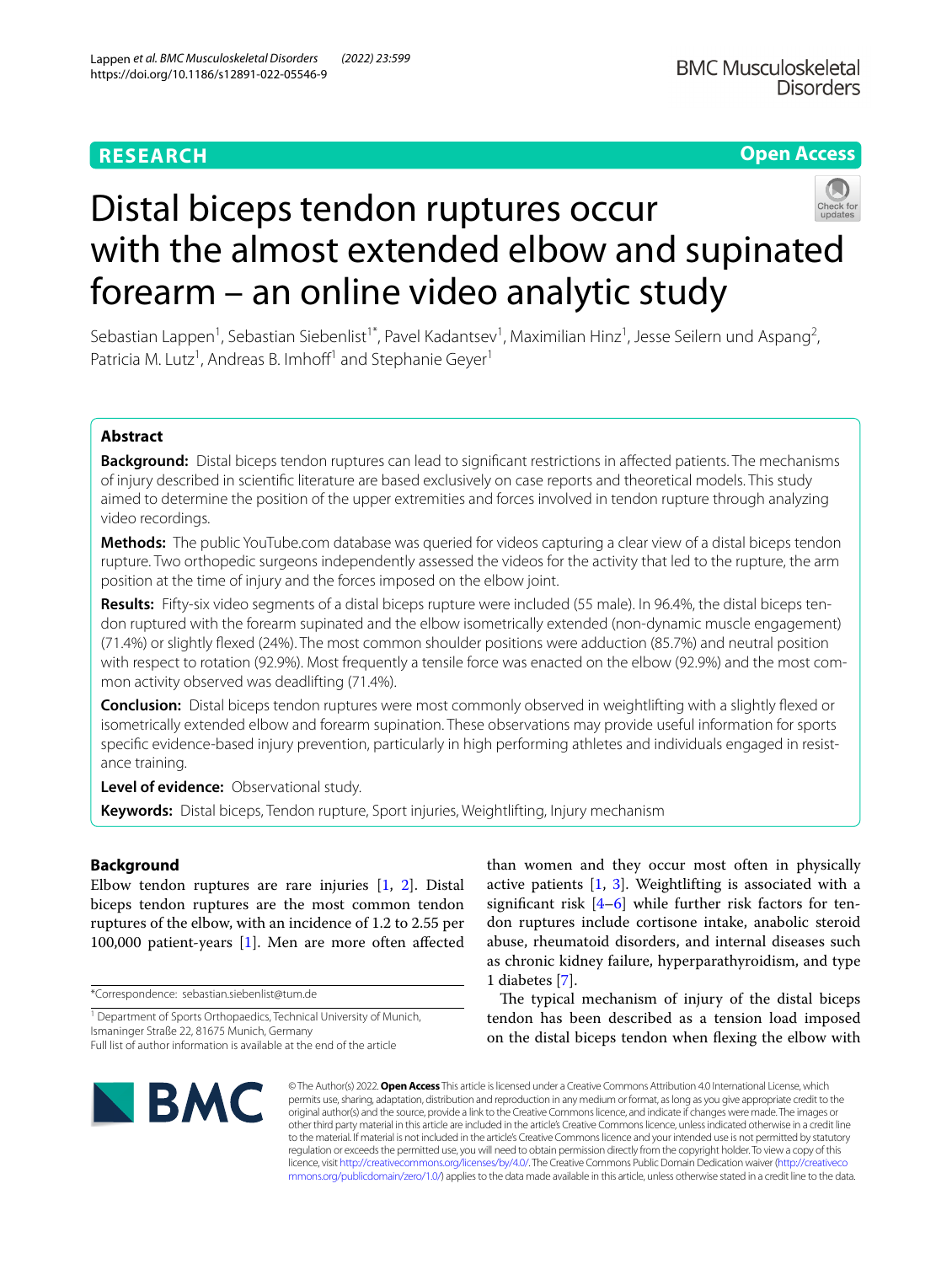a supinated forearm, for example when lifting a heavy object [\[8](#page-5-6)[–10\]](#page-5-7). However, much of what is currently known about the mechanism of injury is based on the patients' anamnestic memories or theoretical models. Shukla et al. showed in a biomechanical study that the mean failure load of the distal biceps tendon increased with decreasing flexion angle  $[11]$  $[11]$ . However, in our clinical experience we found that many patients reported a biceps tendon rupture with the elbow extended or only slightly fexed and the forearm supinated. For other musculoskeletal injuries (e.g. anterior cruciate ligament ruptures [\[12](#page-5-9)], ankle fractures  $[13]$  $[13]$  and elbow dislocations  $[14]$  $[14]$ ) video analysis data of the injury mechanisms are already available [[15–](#page-5-12)[17](#page-5-13)]. To date, such digital analyses have not yet been performed for distal biceps tendon ruptures.

Therefore, the aim of this study was to analyze the injury mechanism and setting involved in distal biceps tendon ruptures using videos available on YouTube.com.

It was hypothesized that biceps tendon ruptures primarily occur with an extended or slightly fexed elbow and the forearm in supination.

# **Material and methods**

On January 15th, 2021, we accessed the website YouTube. com and searched for combinations of the terms "biceps" with "tear" or "rupture". The website YouTube.com has been widely used as a source for healthcare information [[18\]](#page-5-14). It is the second most visited website worldwide with over 30 million active users every day.

Institutional review board approval was obtained prior for the present study (12/21S) and the study was conducted according to the Declaration of Helsinki. As no data from any individual person was contained and the analysis was performed using publicly available videos, no written consent was necessary.

Only video clips capturing ruptures of the biceps tendon confrmed by proximalization of the muscle belly were included and all footage depicting incomplete or indistinguishable views of shoulder, elbow or forearm positions was excluded.

The videos were analyzed using a pre-defined evaluation sheet. This included descriptive data such as sex, type of injury, afected side and sport/activity leading to the injury were documented. To analyze the position of the afected extremity at the time of the distal biceps tendon rupture, the positioning of the shoulder, elbow and forearm were documented. The shoulder position was categorized into (1) abduction or adduction, (2) external or internal rotation and (3) extension or fexion with respect to the coronal, sagittal and axial plane, respectively. The forearm position was categorized in supination and pronation. The elbow position was divided into full extension, slight flexion  $\left( < 30^\circ$  flexion), minor flexion (31° to 60° fexion), mid fexion (61° to 90° fexion), strong fexion (91° to 120°) and full fexion (more than 120° fexion). Forces of deformation at the elbow joint were divided into tension force (e.g., a heavy weight pulling distally), compression force (e.g., a heavy weight pushing proximally), and non-existent forces.

The evaluation was performed by two independent investigators (S.L. and P.K.) using the pre-defned evaluation sheet. A third examiner (M.H.) was consulted to independently examine videos that the two investigators had previously disagreed on also using the evaluation sheet. These videos were included as the third examiner's assessment coincided with one of the frst two investigators or excluded if no consensus was reached among the three reviewers.

#### **Statistical analysis**

For descriptive purposes, mean values, minima, maxima and percentage distributions were calculated.

# **Results**

One thousand seven hundred seventy-eight videos were screened based on the search queries. They contained ffty-eight clips of biceps tendon ruptures. No uniform consensus evaluation was achieved for two clips so that ffty-six clips of biceps tendon ruptures could be included to the study.

All recorded biceps tendon ruptures were associated with weightlifting or bodybuilding exercises and all but one occurred in male athletes while one showed a female athlete. The left side was affected slightly more often than the right side (left  $n=31$ , right = 25).

The shoulder was most frequently positioned in adduction (85.7%; *n*=48), neutral rotation (92.9%; *n*=52) and either flexion (46.3%;  $n = 26$ ) or extension (53.6%;  $n = 30$ ). The elbow was most often seen fully extended (71.4%;  $n=40$ ) or slightly flexed (24%;  $n=14$ ) and the forearm in supination (96.4%; *n*=54).

Most commonly, a tension force  $(92.9\%; n=52)$  was observed, and the elbow was in an isometric, nondynamic position (82.1%; *n*=46). Figure [1](#page-2-0) summarizes forearm, elbow and shoulder position at the time of rupture.

Consequently, four distinct patterns of injury were summarized (Table [1\)](#page-3-0).

The most commonly observed pattern was seen during deadlifts  $(71.4\%; n=40)$  and showed the affected extremity with the shoulder adducted, extended and in neutral rotation with the elbow isometric extended and the forearm isometric supinated while the unafected extremity has the forearm often positioned in pronation (Fig. [2a](#page-4-0)).

The second most common pattern was observed during biceps curls (10.7%;  $n=6$ ) showing the shoulder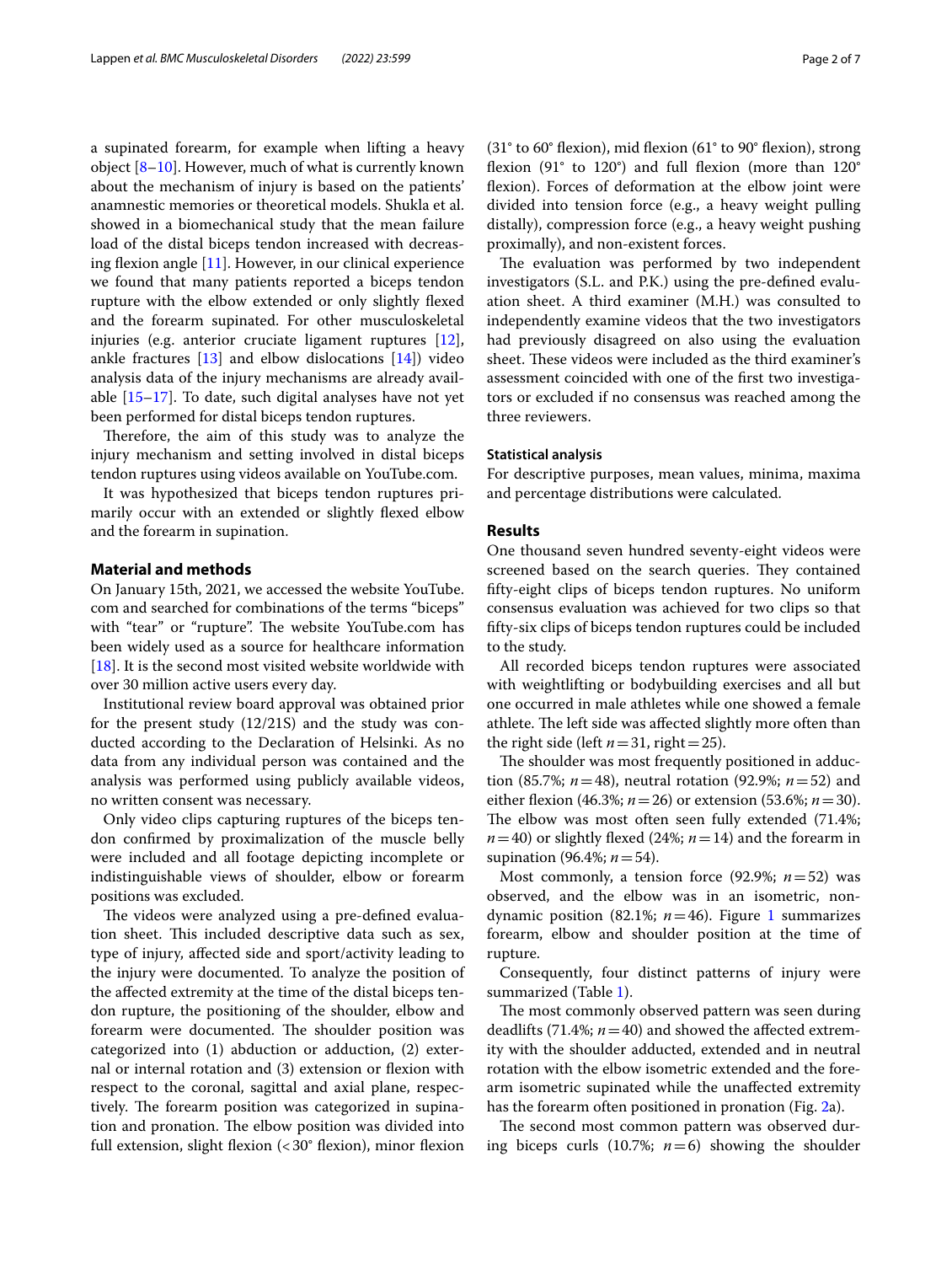

<span id="page-2-0"></span>positioned in adduction, fexion and neutral rotation, the elbow in slight fexion extending and the forearm in supination (Fig. [2b](#page-4-0)).

A third pattern was seen during arm wrestling (5.4%;  $n=3$ ) with the shoulder abducted, flexed and in neutral rotation, the elbow slightly fexed extending and the forearm in supination supinating slightly fexed while performing an extension movement and the forearm in supination while performing a supination movement (Fig. [2c](#page-4-0)).

Lastly, a fourth pattern was observed during calisthenics (5.4%;  $n=3$ ) showing the shoulder in abduction, flexion and neutral rotation, the elbow isometric extended and the forearm isometric supinated (Fig. [2d](#page-4-0)).

# **Discussion**

The most important findings of the presented study are that distal biceps tendon ruptures primarily occurred with a neutrally rotated and adducted shoulder and a fully extended or slightly flexed elbow under tension load with a supinated forearm, e.g. when lifting a heavy object. Thus, the pre-established hypothesis was confirmed. In addition, four distinct patterns of injury were observed, that were characteristically associated with activities such as deadlifting, biceps curls, arm wrestling or calisthenics.

A frequently described mechanism of injury for distal biceps tendon rupture is an eccentric force on a fexed elbow during a traumatic event [[19\]](#page-6-0). However, the present analysis revealed that in most observed cases the elbow was extended or slightly fexed at most. A biomechanical study by Shukla et al. showed that the tendon's mean failure load increased with decreasing flexion angle from 358 N in 90 $\degree$  to 762 N in 30 $\degree$  [\[11](#page-5-8)]. This stands in contrast to our results showing more tendon ruptures with a decreased fexion angle. It should be noted that Shukla rated the failure load in a vitro biomechanical study of the isolated tendon at the radial tuberosity. The soft tissue and bone structures removed may however have additional efects. Further, in the above-mentioned investigation no testing was carried out with elbow fexion of less than 30°. Consequently, it cannot be ruled out that the tendon's mean failure load may inversely decrease between 30° flexion and extension. A possible explanation as to why the ruptures occur in these degrees of fexion is that the biceps tendon experiences the greatest stretching in the near-extension position and is subjected to strong muscle pull in the early stages of flexion. However, this theory has not yet been investigated and cannot be proven with the present study.

The influence of forearm rotation on mean failure load of the distal biceps tendon has not yet been studied biomechanically either. The presented data suggest that the risk of a biceps tendon rupture increases with supination. This was particularly evident from the ruptures observed during deadlifting exercises, in which 100% of the biceps tendon ruptures occurred in a eccentrically loaded supinated arm while the pronated arm remained uninjured in all cases. Seiler et al. describe a mechanical impingement of the distal biceps tendon during pronation [\[18](#page-5-14)]. Rausch et al. [[20\]](#page-6-1) also saw a smaller distance between the radius and the ulna at the radial tuberosity in pronation and suggested this as a risk factor for distal biceps tendon rupture  $[20]$  $[20]$ . The authors argue that mechanical impingement of the radioulnar space could be a signifcant risk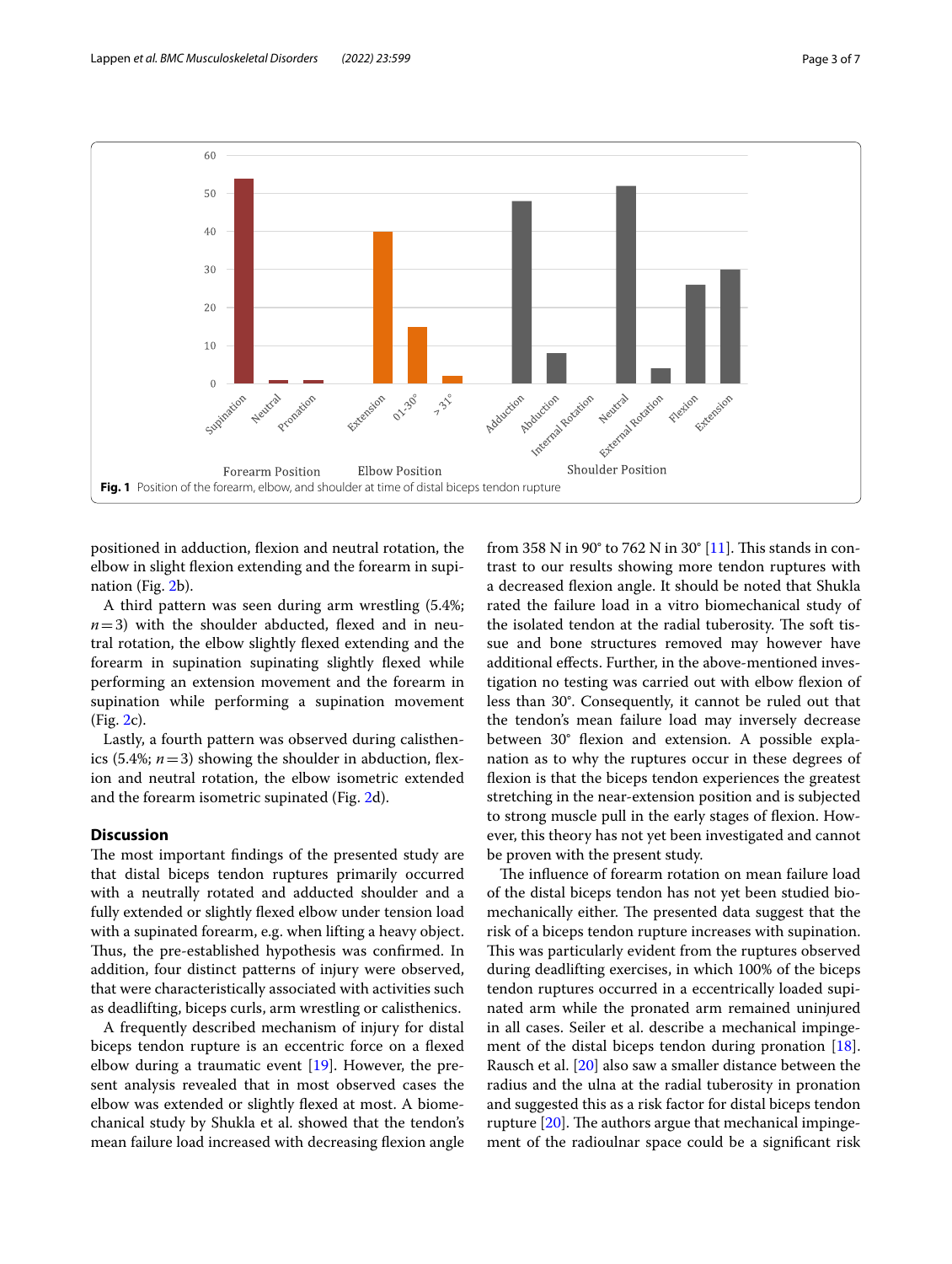<span id="page-3-0"></span>

|        | <b>Table 1</b> Patterns of distal | j                             | indon rupture mechanism |                      |         |                                                                                   |         |                  |        |
|--------|-----------------------------------|-------------------------------|-------------------------|----------------------|---------|-----------------------------------------------------------------------------------|---------|------------------|--------|
| attern | rcentage (%                       | Ē                             | <b>Stress</b>           |                      |         | Elbow Movement Elbow Position Forearm Movement Forearm Position Shoulder Position |         |                  |        |
|        |                                   | fting<br>.<br>קב <sub>ו</sub> | iension                 | isometr <sup>i</sup> | vtandad | ometric                                                                           | ninatec | leutral Rotation | -xtens |

| Pattern | Percentage (%) Activity |                    | <b>Stress</b> | <b>Ibow Movement</b> | Elbow Position | Forearm Movement | Forearm Position       | shoulder Position |           |           |
|---------|-------------------------|--------------------|---------------|----------------------|----------------|------------------|------------------------|-------------------|-----------|-----------|
|         |                         | Deadlifting        | Tension       | sometric             | xtended        | sometrio         | jupinated              | Jeutral Rotation  | Extension | Adduction |
|         |                         | iceps curls        | Tension       | xtending             | -30° Flexion.  | sometric         |                        | leutral Rotation  | Flexion   | Adduction |
|         |                         | um wrestling       | Tension       | Extending            | : 30° Flexion  | juinating        | Supinated<br>Supinated | leutral Rotation  | Flexion   | Aduction  |
|         |                         | <b>alisthenics</b> | Compression   | sometric             | xtended        | upinating        | iupinated              | leutral Rotation  | Flexion   | Abduction |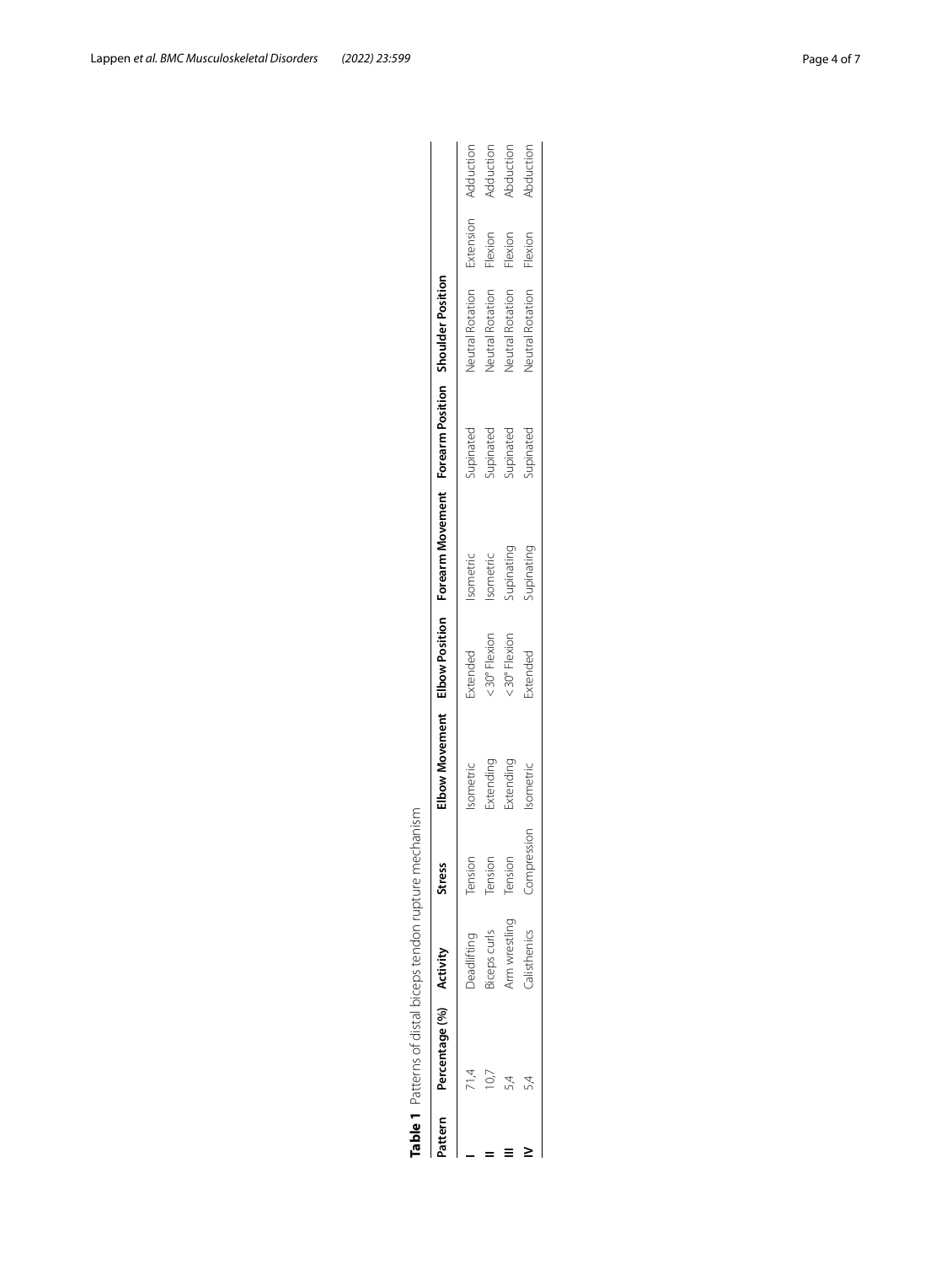

<span id="page-4-0"></span>factor for distal biceps tendon ruptures in general and in particular after distal biceps tendon repair [[18](#page-5-14), [20\]](#page-6-1). Heterotopic ossifcations could also contribute to mechanical impingement and thus play a role in recurrent ruptures [[20\]](#page-6-1). However, our data show an increased risk of tendon rupture in supination. Yet, further research needs to be done to determine the exact efect of forearm rotation.

In summary, all injury patterns share a long isometric maximum force with the forearm in supination, which leads to tendon rupture. The precise knowledge of the mechanisms of injury is of great importance creating injury prevention programs for athletes in the future. It must be mentioned, however, that all videos show controlled, slow movements. This stands in contrast to sudden eccentric loading to the elbow, which are also often described by patients (e.g., when catching a falling object). These injury patterns can in turn differ significantly from those described.

The present study has several limitations. Although only videos with robust videographic evidence of a tendon rupture were included, there is a lack of radiographic evidence concerning the knowledge of associated injuries and more detailed information on risk factors or the patient's history. Comparable studies have found difficulty in recruiting patients in order to fll in the missing information, and the successful recruitment rate has been as low as  $16\%$  [[13\]](#page-5-10). There was also some variability in video analysis, which as the determination of the joint positions could not be carried out by means of precise degree measurements, but only by means of estimates by the investigators. This in the elimination of two videos due to a lack of investigator agreement. Furthermore, this study's sample may not accurately refect the incidence rates of the general population and distributions of failure modes across all injured patients. Sporting events are historically more likely to be covered by publicly accessible video footage, which could explain the overwhelming majority of videographic evidence of acute distal biceps tendon ruptures. In addition, all videos showed athletes during weightlifting exercises and although no precise information on age was given in the videos, the group we analyzed appeared younger than the mean typical age of > 45 years for distal biceps tendon ruptures  $[1]$  $[1]$ . Furthermore, the limitations of YouTube as a video platform must be mentioned. YouTube does not have an editorial process, so the authenticity of videos cannot be checked nor can subsequent modifcations be ruled out. Since the videos were not created in a planned test setup either, factors such as the camera setting or the video quality vary.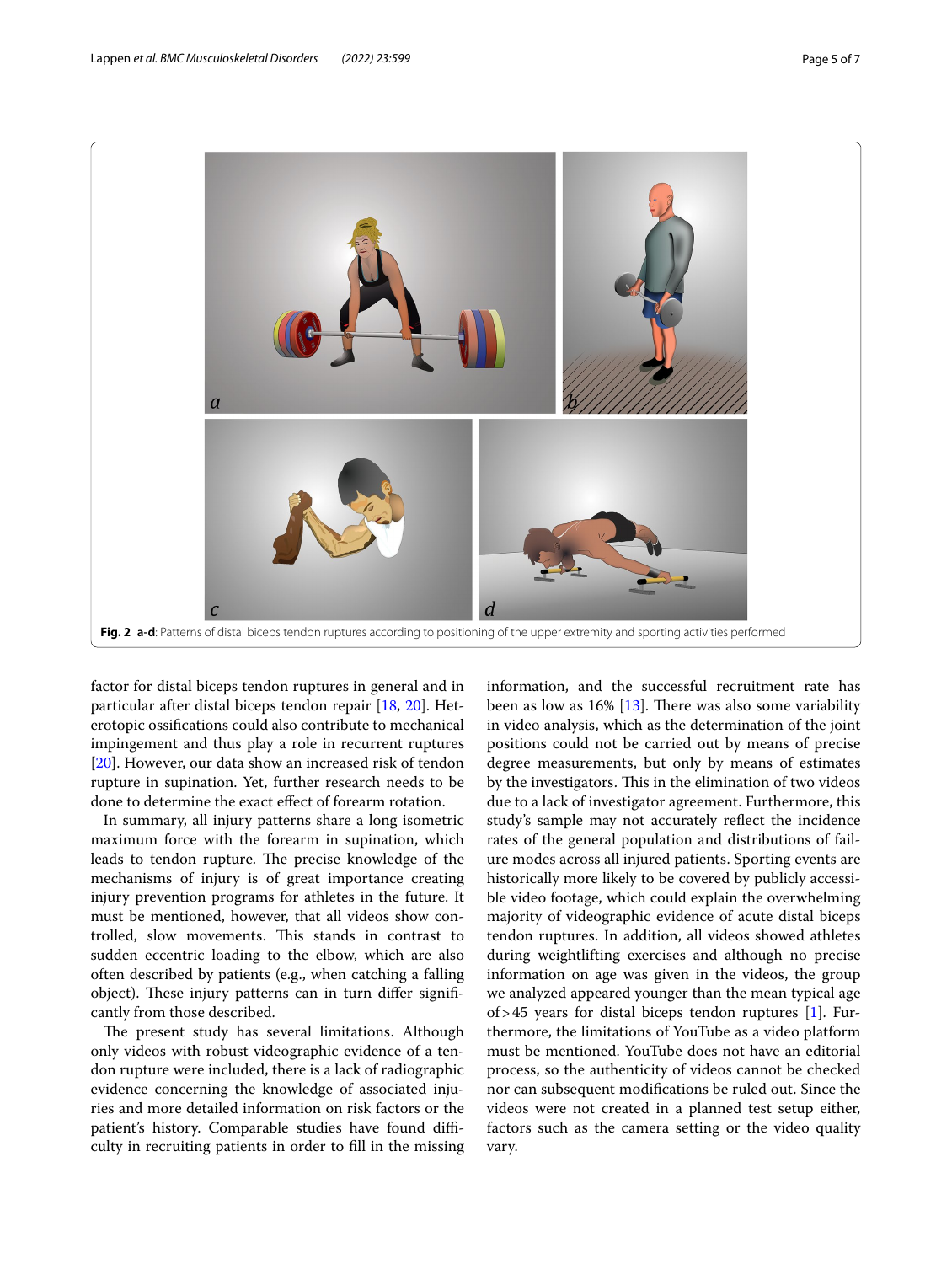Despite these limitations, this study is the frst investigating online videos with special respect to the in vivo mechanism of distal biceps tendon ruptures. Such video evaluations have proven to be reliable as well as reproducible for the analysis of injuries and has already been utilized in previous studies to objectively assess the mechanisms of injury of various pathologies [\[21](#page-6-2)].

# **Conclusion**

Distal biceps tendon ruptures were most commonly observed in weightlifting with a slightly fexed or isometrically extended elbow and forearm supination. These observations may provide useful information for sports specifc evidence-based injury prevention, particularly in high performing athletes and individuals engaged in resistance training.

#### **Abbreviations**

e.g.: Exempli gratio; et al.: Et alii / et aliae; N: Newton.

#### **Acknowledgements**

Not applicable.

#### **Authors' contributions**

SL, PK and MH performed data collection. SL, SS, PK, MH, PL, and SG performed data analysis and interpretation. SL, SS, JS and SG performed the literature review and primary manuscript preparation. ABI, SS and SG assisted with initial drafting of the manuscript, as well as editing and fnal draft preparation. All authors read and approved the fnal manuscript.

#### **Funding**

Open Access funding enabled and organized by Projekt DEAL. No funding was received for conducting this study.

#### **Availability of data and materials**

Research was performed at Technical University of Munich, Germany in the Department for Orthopaedic Sports Medicine. The datasets used and analysed during the current study are available from the corresponding author on reasonable request.

### **Declarations**

# **Ethics approval and consent to participate**

This study was approved by the Ethics Committee of the Technical University of Munich (Nr.: 12/21S). As the analysis was performed using publicly accessible videos, no consent to participate was necessary.

#### **Consent for publication**

Not applicable.

#### **Competing interests**

Andreas B. Imhoff is a consultant for Arthrosurface and Medi Bayreuth and receives royalties from Arthrex and Arthrosurface. Sebastian Siebenlist is a consultant for Arthrex, Medi Bayreuth, medartis AG and KLS Martin Group.

All other authors have no confict of interest.

#### **Author details**

<sup>1</sup> Department of Sports Orthopaedics, Technical University of Munich, Ismaninger Straße 22, 81675 Munich, Germany. <sup>2</sup> Department of Orthopaedics, Emory University, Atlanta, GA, USA.

Received: 24 October 2021 Accepted: 14 June 2022<br>Published online: 22 June 2022

#### **References**

- <span id="page-5-0"></span>1. Kelly MP, Perkinson SG, Ablove RH, Tueting JL. Distal Biceps Tendon Ruptures: An Epidemiological Analysis Using a Large Population Database. Am J Sports Med. 2015;43(8):2012–7. [https://doi.org/10.1177/03635](https://doi.org/10.1177/0363546515587738) [46515587738.](https://doi.org/10.1177/0363546515587738)
- <span id="page-5-1"></span>2. Anzel SH, Covey KW, Weiner AD, Lipscomb PR. Disruption of muscles and tendons; an analysis of 1, 014 cases. Surgery. 1959;45(3):406–14.
- <span id="page-5-2"></span>3. Morrey BF, Askew LJ, An KN, Dobyns JH. Rupture of the distal tendon of the biceps brachii A biomechanical study. J Bone Joint Surg American Volume. 1985;67(3):418–21.
- <span id="page-5-3"></span>Safran MR, Graham SM. Distal biceps tendon ruptures: incidence, demographics, and the efect of smoking. Clin Orthop Relat Res. 2002;404:275–83.
- 5. Pagonis T, Givissis P, Ditsios K, Pagonis A, Petsatodis G, Christodoulou A. The effect of steroid-abuse on anatomic reinsertion of ruptured distal biceps brachii tendon. Injury. 2011;42(11):1307–12. [https://doi.org/10.](https://doi.org/10.1016/j.injury.2011.03.018) [1016/j.injury.2011.03.018](https://doi.org/10.1016/j.injury.2011.03.018).
- <span id="page-5-4"></span>6. Wentzell M. Post-operative rehabilitation of a distal biceps brachii tendon reattachment in a weightlifter: a case report. J Can Chiropr Assoc. 2018;62(3):193–201.
- <span id="page-5-5"></span>7. Donaldson O, Vannet N, Gosens T, Kulkarni R. Tendinopathies Around the Elbow Part 2: Medial Elbow, Distal Biceps and Triceps Tendinopathies. Should Elb. 2014;6(1):47–56. [https://doi.org/10.1111/sae.12022.](https://doi.org/10.1111/sae.12022)
- <span id="page-5-6"></span>8. Storti TM, Paniago AF, Faria RS. Simultaneous bilateral distal biceps tendon repair: case report. Revista brasileira de ortopedia. 2016;52(1):107–10. <https://doi.org/10.1016/j.rboe.2016.12.006>.
- 9. Ding DY, LaMartina JA 2nd, Zhang AL, Pandya NK. Acute distal biceps rupture in an adolescent weightlifter on chronic steroid suppression: a case report. J Pediatr Orthop B. 2016;25(5):447–9. [https://doi.org/10.1097/](https://doi.org/10.1097/BPB.0000000000000328) [BPB.0000000000000328.](https://doi.org/10.1097/BPB.0000000000000328)
- <span id="page-5-7"></span>10. George M. S. (2010). Simultaneous acute rotator cuff tear and distal biceps rupture in a strongman competitor. Orthopedics, 33(4), [https://](https://doi.org/10.3928/01477447-20100225-28) [doi.org/10.3928/01477447-20100225-28.](https://doi.org/10.3928/01477447-20100225-28) [https://doi.org/10.3928/01477](https://doi.org/10.3928/01477447-20100225-28) [447-20100225-28.](https://doi.org/10.3928/01477447-20100225-28)
- <span id="page-5-8"></span>11. Shukla DR, Morrey BF, Thoreson AR, An KN, O'Driscoll SW. Distal biceps tendon rupture: an in vitro study. Clin Biomech (Bristol, Avon). 2012;27(3):263–7.<https://doi.org/10.1016/j.clinbiomech.2011.09.010>.
- <span id="page-5-9"></span>12. Grassi A, Smiley SP, Roberti di Sarsina T, Signorelli C, Marcheggiani Muccioli GM, Bondi A, Romagnoli M, Agostini A, Zafagnini S. Mechanisms and situations of anterior cruciate ligament injuries in professional male soccer players: a YouTube-based video analysis. Eur J Orthop Surg Traumatol. 2017;27(7):967–81.<https://doi.org/10.1007/s00590-017-1905-0>.
- <span id="page-5-10"></span>13. Kwon JY, Chacko AT, Kadzielski JJ, Appleton PT, Rodriguez EK. A novel methodology for the study of injury mechanism: ankle fracture analysis using injury videos posted on YouTube.com. J Orthop Trauma. 2010;24(8):477–82. [https://doi.org/10.1097/BOT.0b013e3181c99264.](https://doi.org/10.1097/BOT.0b013e3181c99264)
- <span id="page-5-11"></span>14. Schreiber JJ, Warren RF, Hotchkiss RN, Daluiski A. An online video investigation into the mechanism of elbow dislocation. J Hand Surg. 2013;38(3):488–94. <https://doi.org/10.1016/j.jhsa.2012.12.017>.
- <span id="page-5-12"></span>15. Oomman A, Sarwar U, Javed M, Hemington-Gorse S. YouTube as a potential online source of information in the prevention and management of paediatric burn injuries. Burns : J Int Soc Burn Injuries. 2013;39(8):1652. <https://doi.org/10.1016/j.burns.2013.06.012>.
- 16. Moran K. Jumping to (fatal) conclusions? An analysis of video flm on a social networking web site of recreational jumping from height into water. Int J Inj Contr Saf Promot. 2014;21(1):47–53. [https://doi.org/10.](https://doi.org/10.1080/17457300.2012.755207) [1080/17457300.2012.755207](https://doi.org/10.1080/17457300.2012.755207).
- <span id="page-5-13"></span>17. Williams D, Sullivan SJ, Schneiders AG, Ahmed OH, Lee H, Balasundaram AP, McCrory PR. Big hits on the small screen: an evaluation of concussionrelated videos on YouTube. Br J Sports Med. 2014;48(2):107–11. [https://](https://doi.org/10.1136/bjsports-2012-091853) [doi.org/10.1136/bjsports-2012-091853.](https://doi.org/10.1136/bjsports-2012-091853)
- <span id="page-5-14"></span>18. Seiler JG 3rd, Parker LM, Chamberland PD, Sherbourne GM, Carpenter WA. The distal biceps tendon Two potential mechanisms involved in its rupture: arterial supply and mechanical impingement. J Shoulder Elbow Surg. 1995;4(3):149–56. [https://doi.org/10.1016/s1058-2746\(05\)80044-8](https://doi.org/10.1016/s1058-2746(05)80044-8).